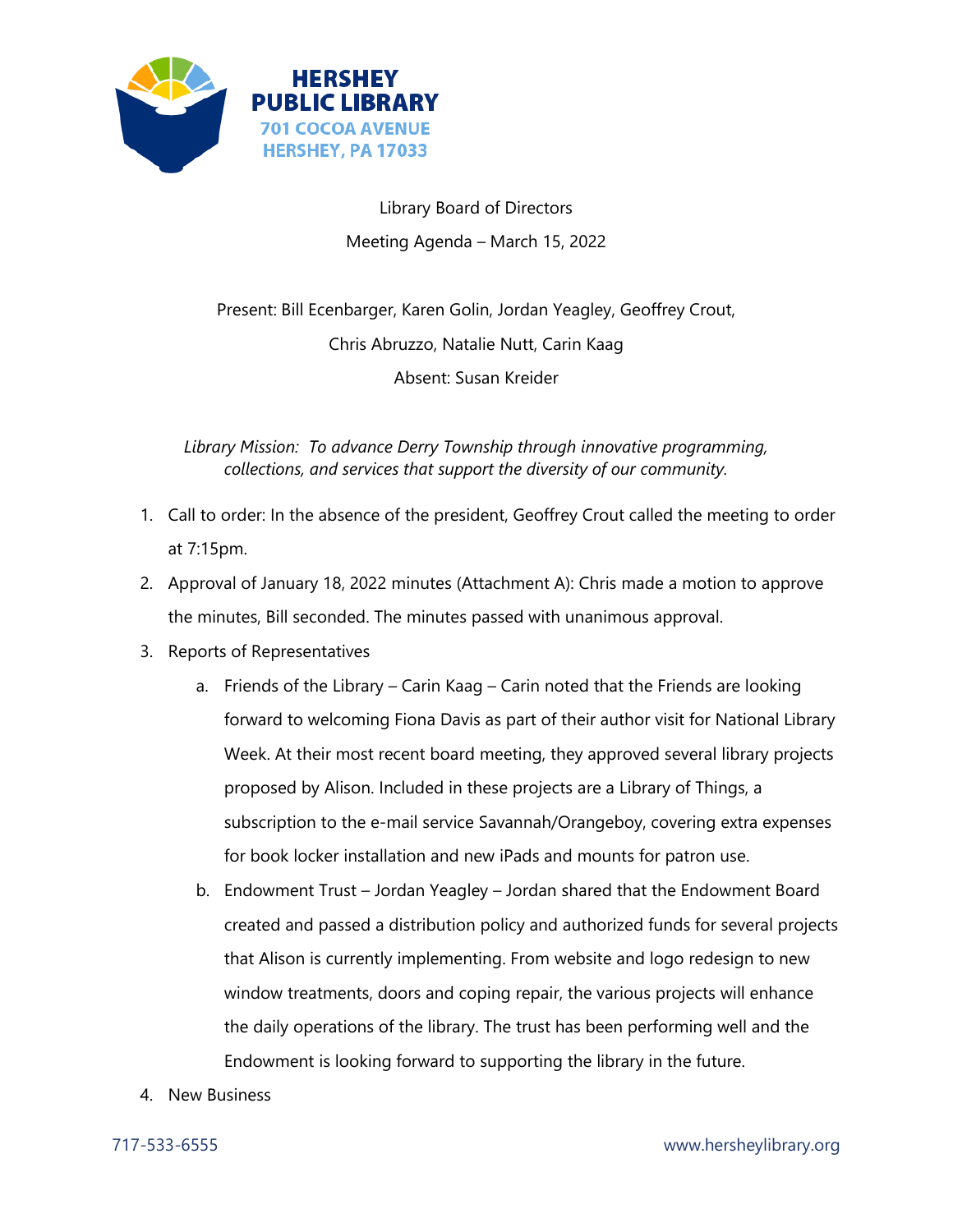

- a. Upcoming Policy Review Alison alerted the board to several upcoming needs with regards to policy update and creation. The Collection Development Policy was last updated in 2017 and needs to be revised. Two policies the library lacks are a Local Author Policy and a Gifts and Donations policy. Those two policies will be newly created. Chris asked if Alison was planning on clearing these policies with the Township's lawyer. Alison will make sure these policies are presented to the township's legal counsel before board approval is requested.
- b. Fine Free Discussion Alison started the discussion about fine free materials by giving a brief presentation on myths vs. facts when it comes to going Fine Free. She said that other libraries have found it to be an excellent way to increase usage by eliminating barriers to access. The Board's overall concerns were books not being returned and people taking advantage of the lack of financial penalty. Alison commented that fines will be retained on Hotspots and Hershey Garden passes. Replacement fees for lost or damaged books will also continue to be charged. Alison also mentioned that one option for testing fine free would be to make children's materials fine free and then evaluate results before continuing onward. The Board tasked Alison with looking into the below data points, after which the discussion was tabled until the next meeting, with Alison encouraging board members to contact her with any questions or for clarification.
	- i. Number of cards that are suspended and patrons have not been back.
	- ii. Inactive cards that have fines

## 5. Old Business

a. Library Operating Hours – Alison updated the board on current plans for restoring library operating hours. For 2022, she will ask for more hours for a staff member to work in the back room processing items. Having more time with this staff member will help relieve pressure felt in other areas of the library and offer flexibility and coverage for public facing work as well. During 2023 budget plans,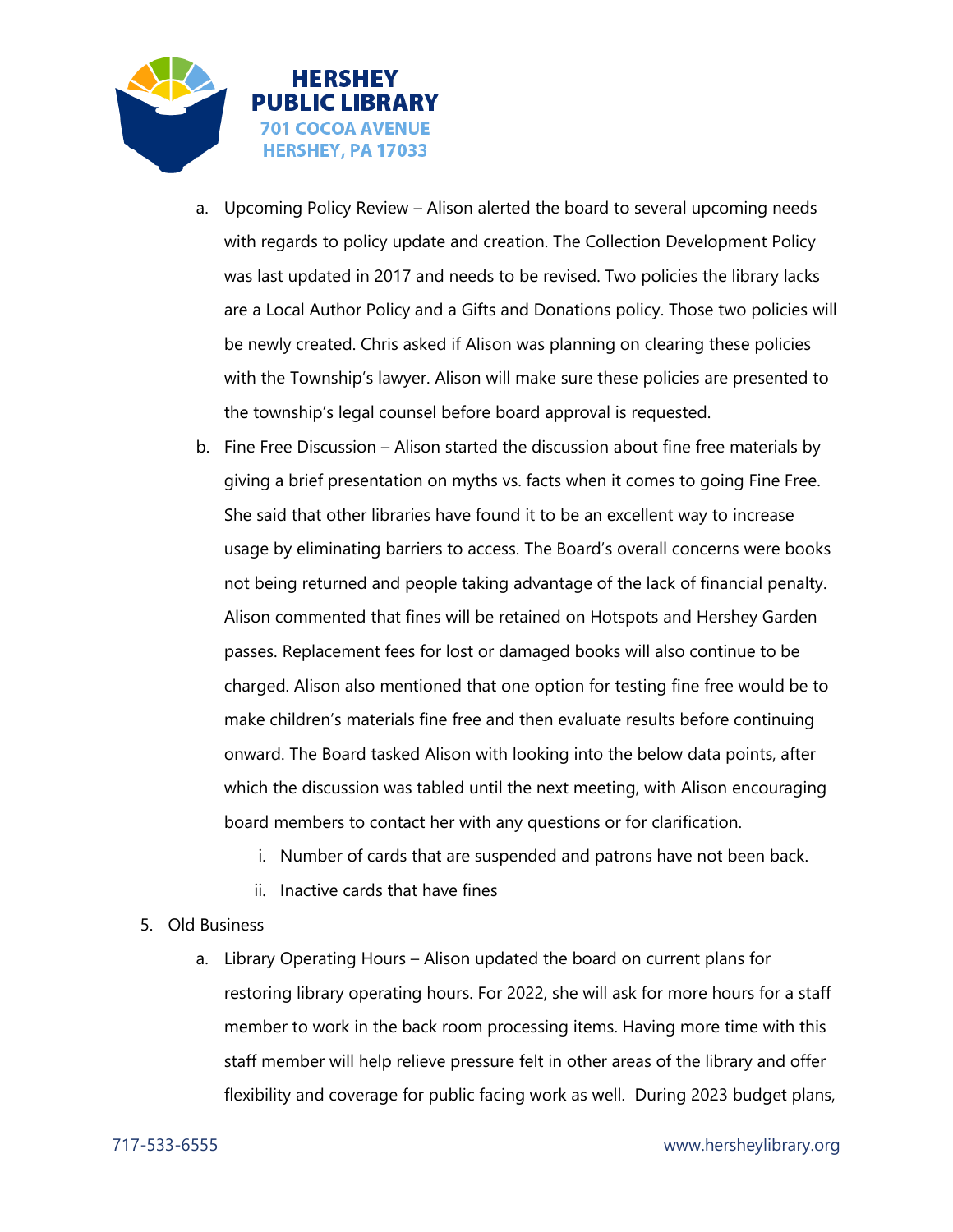

she will request 2 part time staff members to increase evening hours. After that we will wait to see how the Community Center impacts the township's budget and reevaluate at that point. The focus is on providing excellent service in the hours the library is open rather than stretching to previous hours and potentially losing long time staff members. Sunday hours are not likely to return as they were previously the library's lowest day in terms of visitors.

- 6. Financial Report (Attachment B) Most financials are currently being spent as expected. Alison highlighted that Hoopla has proved to be a popular service and, because of its billing model, is starting to cost the library more money. A discussion ensured surrounding ebooks and potentially changing the cost of a library card for nonresidents. Alison will pull data regarding how many Hoopla users are not from Derry Township and information on what format users are borrowing in Hoopla.
- 7. Communications (Attachment C) Alison shared pictures of small library users watching Miss Rita's online story times.
- 8. Staff Reports
	- a. Director & Staff Report (Attachment D) Alison noted that February was a slow month for meetings and visitors due to Omicron and bad weather. However, anecdotally in March, staff are seeing a significant increase in people visiting the library.
- 9. Adjournment Chris made a motion to adjourn the meeting, the motion was seconded by Jordan. Meeting adjourned at 8:25pm by unanimous approval.

## **Attachments**

- A. January 18, 2022 Draft Minutes
- B. Financial Report
- C. Communications
- D. Director & Staff Report